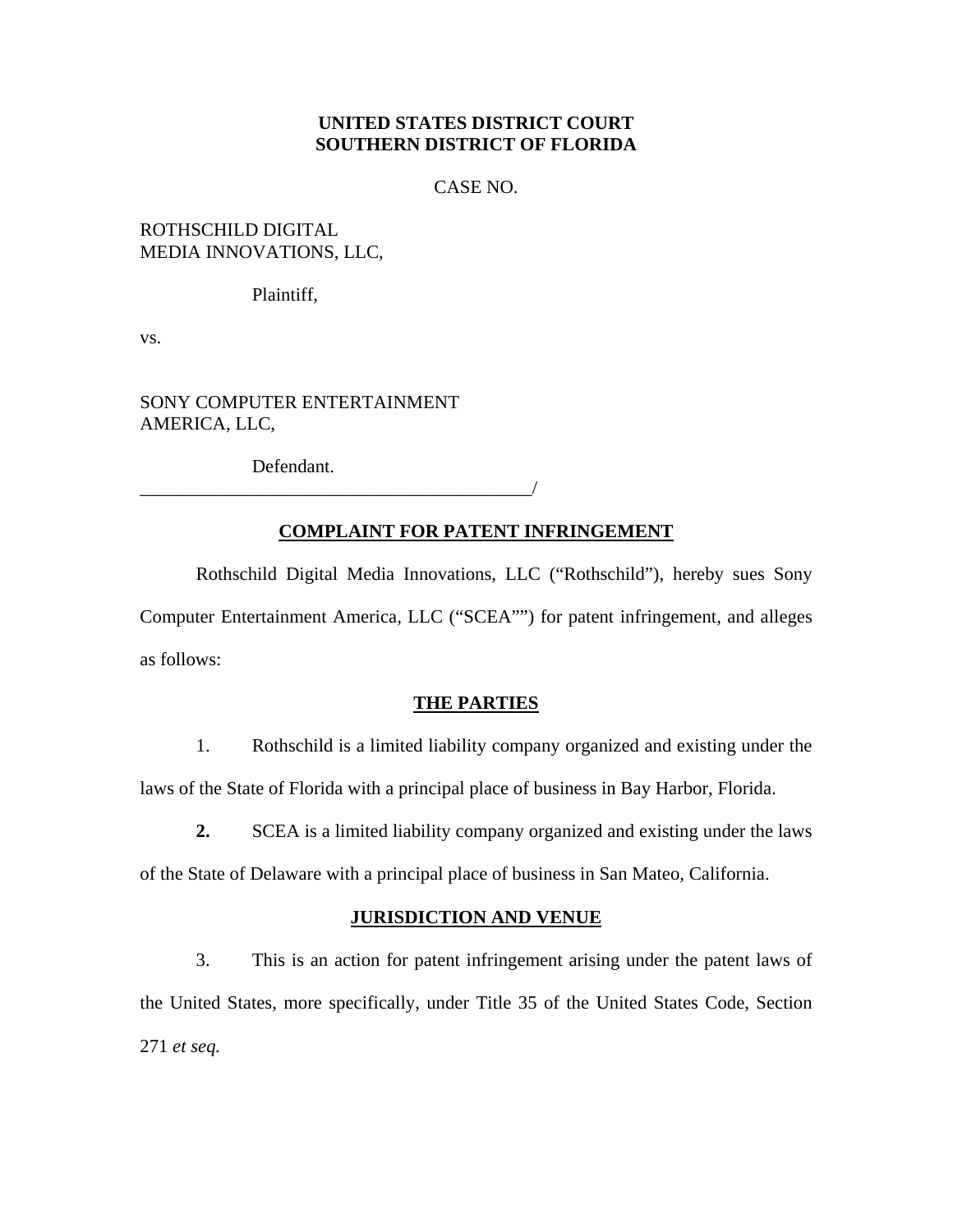4. This Court has federal question jurisdiction over this action under 28 U.S.C. §§ 1331 and 1338(a) because Rothschild seeks relief under the Patent Act, 35 U.S.C. § 271 *et seq.*, including remedies for infringement of a United States Patent owned by Rothschild.

5. SCEA is subject to personal jurisdiction in this state under Florida Statutes § 48.193 because it has transacted and continues to transact business in this state, has contracted to supply services or products in this state, and/or has caused tortious injury in this state.

6. Venue is proper pursuant to 28 U.S.C. §§ 1391 and 1400(b) because a substantial part of the events giving rise to these claims occurred in this judicial district, because Rothschild has suffered injury in this district, and because SCEA resides in this district under the patent venue statute by having committed acts of alleged patent infringement in this district.

#### **ROTHSCHILD'S PATENT AND SCEA'S INFRINGEMENT**

7. Rothschild is the owner of United States Patent No. 6,101,534 ("the '534 patent"), entitled "Interactive, Remote, Computer Interface System." Mr. Leigh Rothschild is the sole inventor of the '534 patent. The '534 patent was duly and lawfully issued on August 8, 2000 by the United States Patent and Trademark office and is now, and has been at all times since its date of issue, valid and enforceable. The '534 patent was previously the subject of an *ex parte* reexamination by the United States Patent and Trademark Office, which concluded with a confirmation of the patent's validity.

8. The '534 patent relates to an interactive, remote, computer interface system comprised of, among other things, a remote server assembly, a local processor

2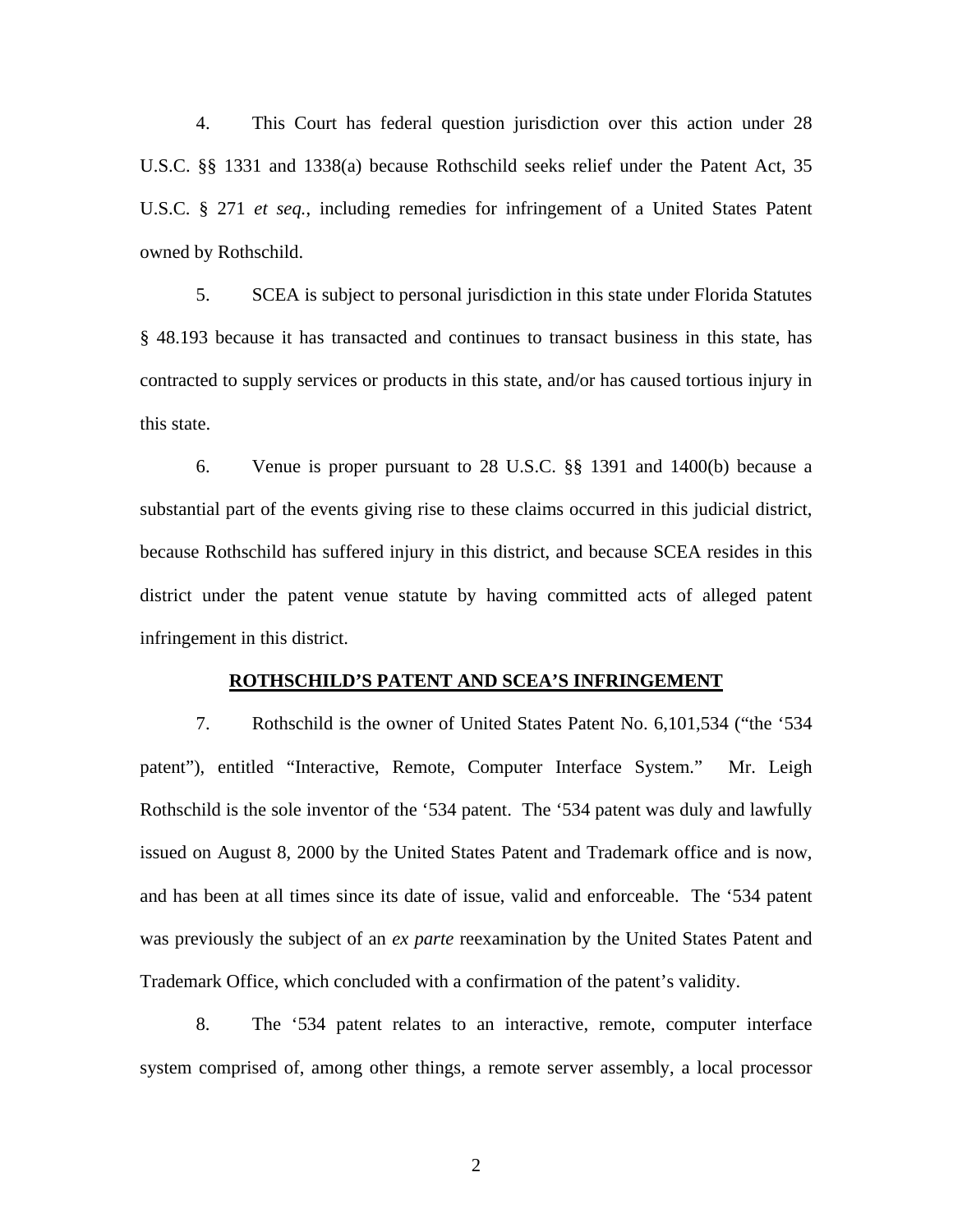assembly and a data storage assembly including a compact, portable and interchangeable computer readable medium. The '534 patent further relates to the interaction between these components and the data therein to create a desired user experience.

9. SCEA makes, uses, imports, sells and/or offers to sell, within the United States, a system that directly infringes at least claim 1 of the '534 patent. More specifically, SCEA's PlayStation products and services – comprised of PlayStation Network servers, PlayStation consoles and PlayStation game discs – directly infringe at least claim 1 of the '534 patent.

10. SCEA meets the '534 remote server assembly limitation through its PlayStation Network servers, which SCEA maintains and operates. Further, PlayStation game consoles (*i.e.,* PlayStation 3, PlayStation 4, PlayStation Vita and PSP) meet the local processor assembly limitation of the '534 patent. SCEA's game discs and game cards satisfy the compact, portable and interchangeable computer readable medium limitation of the '534 patent.

11. Rothschild has put SCEA on notice of its infringement and offered SCEA a license under the '534 patent. A true and correct copy of Rothschild's notice letter and license invitation, which includes a copy of the '534 patent, the '534 patent's reexamination certificate, and a claim chart describing Rothschild's preliminary infringement contentions, is attached as Exhibit "A" hereto. Notwithstanding Rothschild's offer, SCEA has failed to obtain a license, and has continued to infringe. SCEA's continuing acts of infringement have thus been willful and with full knowledge and in conscious disregard of Rothschild's rights under the '534 patent.

12. SCEA will continue to infringe in the future unless enjoined by the Court.

3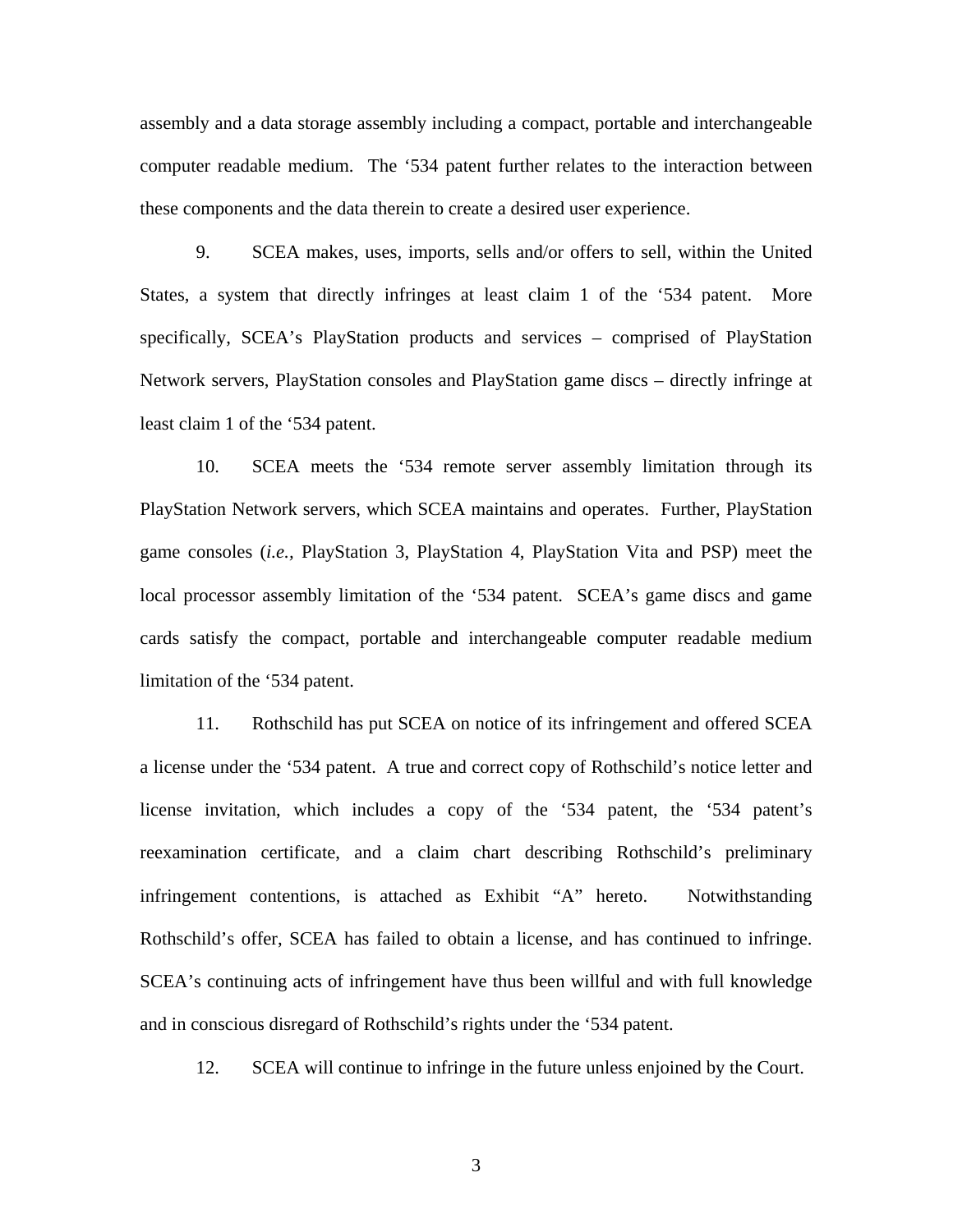13. Rothschild has been damaged by SCEA's infringement of the '534 patent in an amount to be proven at trial, but at a minimum in the amount of a reasonable royalty pursuant to 35 U.S.C. § 284.

WHEREFORE, Rothschild prays:

a. That the Court find SCEA liable for infringement of the '534 patent, either literally or under the doctrine of equivalents;

b. That SCEA, and all of its agents, servants, employees, successors and assigns, and all persons acting in concert or in active participation with SCEA, be preliminarily and permanently enjoined and restrained from making, using, importing, selling and/or offering to sell any products or services in the United States that infringe the '534 patent;

c. That the Court award Rothschild damages due to SCEA's infringement of the '534 patent, and that the Court enter judgment three (3) times such amount pursuant to 35 U.S.C. § 284.

d. That the Court find this case exceptional within the meaning of 35 U.S.C. § 285 and award Rothschild its reasonable attorneys' fees and expenses incurred in this action.

e. That the Court award Rothschild its taxable costs and disbursements.

f. That the Court award Rothschild both pre-judgment and post-judgment interest.

g. For such other and further relief as this Court deems just and proper.

### **JURY DEMAND**

Rothschild demands trial by jury on all issues so triable.

4